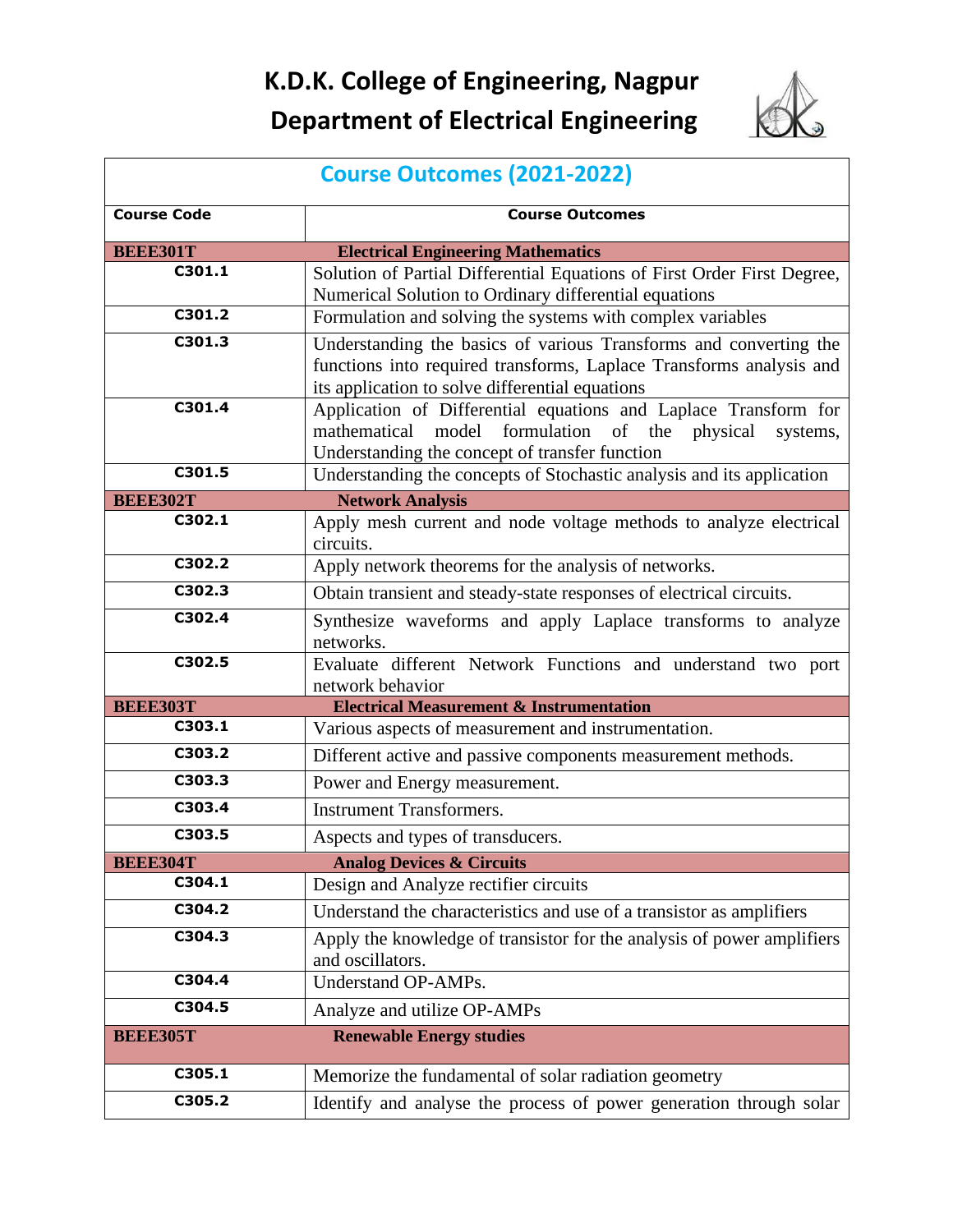|                            | photovoltaic                                                                                                                               |
|----------------------------|--------------------------------------------------------------------------------------------------------------------------------------------|
| C305.3                     | Highlighting the various applications of Solar Energy.                                                                                     |
| C305.4                     | Outline the site requirement criteria for wind farm & compare                                                                              |
|                            | different types of wind generators.                                                                                                        |
| C305.5                     | Identifying non-conventional Energy sources such as Geothermal,                                                                            |
| <b>BEEE306T</b>            | MHD, Biomass, Fuel cell, Tidal, Ocean for generating Electricity.                                                                          |
|                            | <b>Introduction to Python programming</b>                                                                                                  |
| C306.1                     | Identify different operators and execute different programs using                                                                          |
|                            | loops                                                                                                                                      |
| C306.2                     | Analyse Strings, List, Tuples, Dictionary and Sets.                                                                                        |
| C306.3                     | Illustrate functions and utilise Date Time in programming language.                                                                        |
| <b>BEEE307T</b>            | <b>Environmental studies</b>                                                                                                               |
| C307.1                     | Understand Air pollution and its control techniques                                                                                        |
| C307.2                     | Understand Water pollution and its control techniques                                                                                      |
| C307.3                     | Various Environmental Pollutions &,<br>Understand<br>Waste                                                                                 |
|                            | Management                                                                                                                                 |
| C307.4                     | Understand Social Issues and the Environmental Laws                                                                                        |
| <b>BEEE401T</b>            | <b>Signal &amp; Systems</b>                                                                                                                |
| C401.1                     | Understanding the basics of signal space theory.                                                                                           |
| C401.2                     | Understanding the concepts of state space representation.                                                                                  |
| C401.3                     | Understand convolution sum of two signals.                                                                                                 |
| C401.4                     | Apply Fourier and Laplace transforms, understand the duality Apply                                                                         |
| C401.5                     | DFT, DTFT and ztransform.                                                                                                                  |
|                            | Understand the concept of sampling and reconstruction.                                                                                     |
| <b>BEELE402T</b><br>C402.1 | <b>Digital Electronics</b>                                                                                                                 |
|                            | Understand number system, logic gates and logic families.                                                                                  |
| C402.2                     | Design and implement combinational digital circuits.                                                                                       |
| C402.3                     | Design and implement sequential logic circuits.                                                                                            |
| C402.4                     | Understand the process of Analog to Digital conversion and Digital to                                                                      |
| C402.5                     | Analog conversion.                                                                                                                         |
|                            | Understand memories and PLDs to implement given logic.                                                                                     |
| <b>BEELE403T</b><br>C403.1 | <b>Electrical machines-I</b>                                                                                                               |
|                            | Determine Equivalent Circuit parameter, Efficiency and Regulation of<br>Single Phase Transformer and to Explain the Phasor groups of Three |
|                            | Phase Transformer. CO2. CO3. CO4. CO5.                                                                                                     |
| $\overline{C403.2}$        | Analyze different characteristics of D. C. Motor and Speed Control of                                                                      |
|                            | D.C. Motor.                                                                                                                                |
| C403.3                     | Explain different types of Three Phase Induction Motor and Analyze                                                                         |
|                            | the characteristics at different Value of Slip.                                                                                            |
| C403.4                     | Know Voltage Regulation of Three Phase Synchronous Generator and                                                                           |
| C403.5                     | Behavior of Synchronous Motor with Different Excitations.<br>Understand Single Phase Machines and Special Machines.                        |
|                            |                                                                                                                                            |
| <b>BEELE404T</b>           | <b>Power System</b>                                                                                                                        |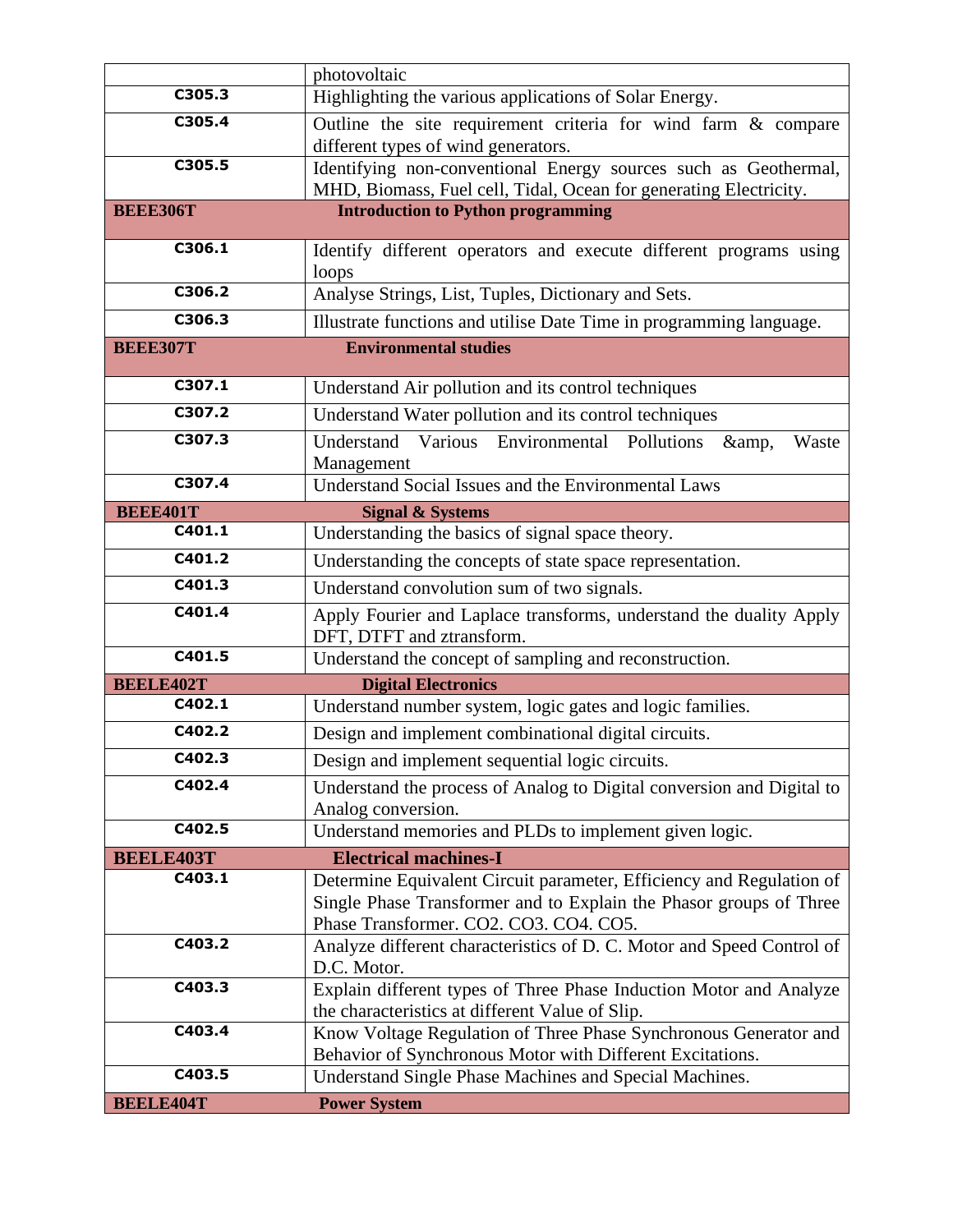| C404.1           | Understand the basic structure of power system, smart grid and micro                    |
|------------------|-----------------------------------------------------------------------------------------|
|                  | grid.                                                                                   |
| C404.2           | Model and represent the power system components in its per unit                         |
|                  | value.                                                                                  |
| C404.3           | Learn the parameters of transmission lines and cables.                                  |
| C404.4           | Evaluate the performance of transmission lines.                                         |
| C404.5           |                                                                                         |
|                  | Acquaint with the method of load flow analysis and the concept of<br>voltage stability. |
| <b>BEELE405T</b> | <b>Electromagnetic Fields</b>                                                           |
| C405.1           | Recognize and apply the knowledge of different co-ordinate systems.                     |
| C405.2           | Evaluate the physical quantities of electromagnetic fields in different                 |
|                  | media and apply Gauss law.                                                              |
| C405.3           | Describe static electric fields boundary conditions, nature of dielectric               |
|                  | materials and evaluate potential fields.                                                |
| C405.4           | Explain steady magnetic fields, their behavior in different media,                      |
|                  | associated laws and inductance.                                                         |
| C405.5           | Understand Maxwell's equations in different forms and different                         |
|                  | media.                                                                                  |
| <b>BEELE406T</b> | <b>Simulation &amp; Programming Techniques</b>                                          |
| C406.1           | Learn the basics of C programming and apply the knowledge for                           |
|                  | developing small programs including Function.                                           |
| C406.2           | Apply the knowledge of C language for developing simple programs                        |
|                  | using variables, arrays, structures etc. for applications like searching                |
|                  | and sorting, use of pointers & File handling functions.                                 |
| C406.3           | Understand the basics of $C++$                                                          |
| C406.4           | Study the basic of MATLAB and apply fundamental knowledge for                           |
|                  | analysis of basic engineering problems.                                                 |
| C406.5           | Apply knowledge of MATLAB, Toolboxes and Simulink to solve                              |
|                  | matrix equations, plot graphs, build and analyze simple electrical                      |
|                  | circuits.                                                                               |
| <b>BEELE501T</b> | <b>ELECTRICAL POWER SYSTEM - I</b>                                                      |
| C501.1           | Understand basics of Power System.                                                      |
| C501.2           | Modeling & representation of the system components used in power                        |
|                  | system.                                                                                 |
| C501.3           | Understand use of cables in distribution network.                                       |
| C501.4           | Concept of designing transmission line parameters.                                      |
| C501.5           | The basic concept of load flow analysis.                                                |
| C501.6           | Analyze performance of generators & turbines.                                           |
| <b>BEELE502T</b> | UTILIZATION OF ELECTRIC ENERGY                                                          |
| C502.1           | Understand use of electric energy for industrial heating and welding.                   |
| C502.2           | Understand basics of Illumination and design of lighting schemes for                    |
|                  | Various applications.                                                                   |
| C502.3           | Understand basics of Refrigeration and Air conditioning system.                         |
| C502.4           | Understand application of Fans & Pumps.                                                 |
| C502.5           | Understand<br>compressors<br>and DG systems<br>and<br>evaluate<br>their                 |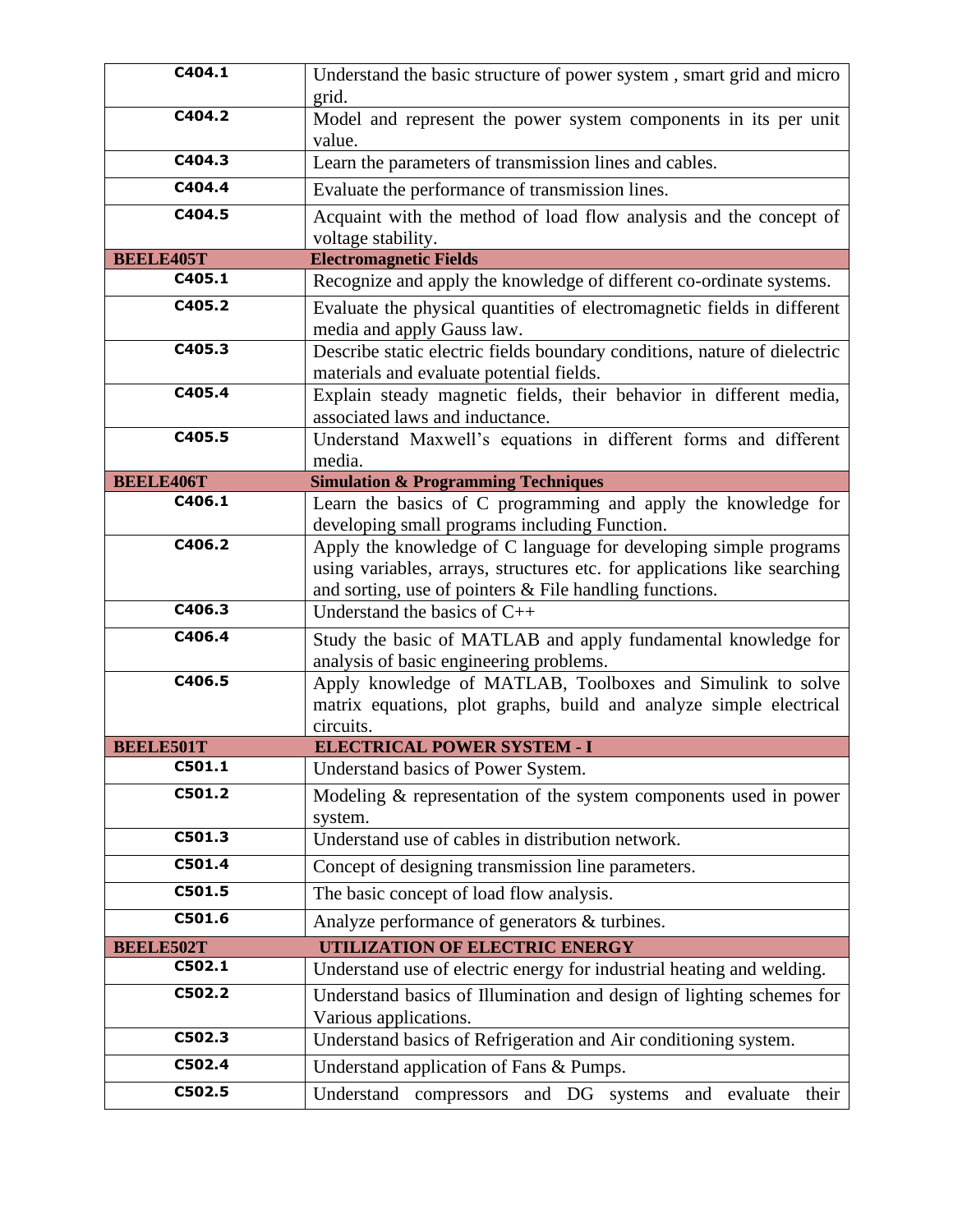|                            | performance.                                                                                                                                  |
|----------------------------|-----------------------------------------------------------------------------------------------------------------------------------------------|
| <b>BEELE503T</b>           | <b>ELECTRICAL MACHINE DESIGN</b>                                                                                                              |
| C503.1                     | Select proper material for design of a machine.                                                                                               |
| C503.2                     | Design an overall transformer and estimates its performance                                                                                   |
|                            | characteristics as per requirements and constraints specified.                                                                                |
| C503.3                     | Design rotor core of Induction Motor.                                                                                                         |
| C503.4                     | Design overall dimensions of synchronous machines.                                                                                            |
| <b>BEELE504T</b>           | <b>MICROPROCESSOR &amp; INTERFACING</b>                                                                                                       |
| C504.1                     | Student should be able to use and apply VLSI circuit concept.                                                                                 |
| C504.2                     | Introducing to INTEL 8085A architecture.                                                                                                      |
| C504.3                     | <b>Programming Instructions</b>                                                                                                               |
| C504.4                     | Interrupts                                                                                                                                    |
| C504.5                     | Methods of data transfer                                                                                                                      |
| C504.6                     | Hardware and Interface                                                                                                                        |
| <b>BEELE505T</b>           | <b>Electrical Machines-II</b>                                                                                                                 |
| C505.1                     | Understand Principle, construction and operation of synchronous                                                                               |
|                            | machine.                                                                                                                                      |
| C505.2                     | Understand parallel operation of synchronous generators<br>and                                                                                |
| C505.3                     | experimental determination of parameters.                                                                                                     |
|                            | The student has understood principle, construction, methods of staring<br>synchronous motor, its operation with variable load, operation with |
|                            | variable excitation, performance evaluation.                                                                                                  |
| C505.4                     | The student has understood special motors like Repulsion, Hysteresis,                                                                         |
|                            | Reluctance, Universal and Schrage motors.                                                                                                     |
| <b>BEELE601T</b>           | <b>POWER STATION PRACTICE</b>                                                                                                                 |
| C601.1                     | Understand various sources of electrical energy and different factors                                                                         |
|                            | related to generating stations and connected load.<br>Study general layout, major equipments and auxiliaries in thermal                       |
| C601.2                     | power station.                                                                                                                                |
| C601.3                     | Learn basics of hydro power station.                                                                                                          |
| C601.4                     | Learn basics of nuclear, power generation, co-generation, and captive                                                                         |
|                            | power generation.                                                                                                                             |
| C601.5                     | Calculate tariff for different customers.                                                                                                     |
| <b>BEELE602T</b>           | <b>ENGINEERING ECONOMICS &amp; INDUSTRIAL MANAGEMENT</b>                                                                                      |
| C602.1                     | After the completion of course the students will be able to manage the                                                                        |
|                            | thing economically<br><b>ELECTRICAL DRIVES &amp; THEIR CONTROL</b>                                                                            |
| <b>BEELE603T</b><br>C603.1 | Learn speed/ torque characteristics of common drive motor and                                                                                 |
|                            | analyze behavior of electric motor during starting, running, and                                                                              |
|                            | breaking.                                                                                                                                     |
| C603.2                     | Select motor for continuous and intermittent operation.                                                                                       |
| C603.3                     | Study PLC and applications on electric drives.                                                                                                |
| C603.4                     | Study operation of relays and contractors and design control panel for                                                                        |
|                            | MCC.                                                                                                                                          |
| C603.5                     | Study and analysis of traction motors.                                                                                                        |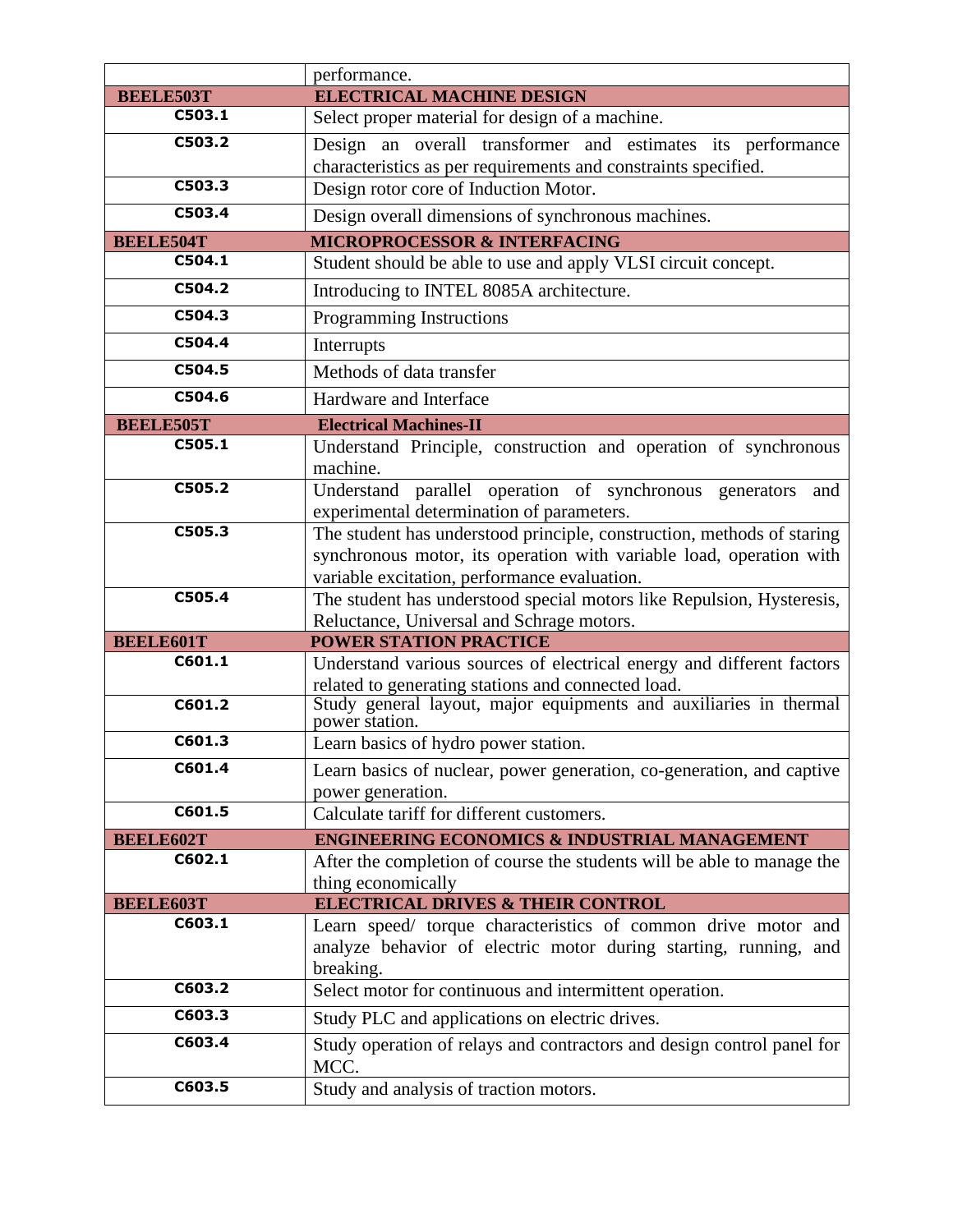| C603.6                    | Learn basics of industrial drives.                                                                                                |
|---------------------------|-----------------------------------------------------------------------------------------------------------------------------------|
| <b>BEELE604T</b>          | <b>POWER ELECTRONICS</b>                                                                                                          |
| C604.1                    | Understand basic operation of various power semiconductor devices<br>and switching circuits.                                      |
| C604.2                    | Analysis and design of power electronic converter circuit.                                                                        |
| C604.3                    | Study power electronics for performance and improvement of power<br>system and electric machines.                                 |
| C604.4                    | Study principle and operation of DC choppers.                                                                                     |
| C604.5                    | Study and analyze power electronic inverter circuits.                                                                             |
| <b>BEELE605T</b>          | <b>CONTROL SYSTEM - I</b>                                                                                                         |
| C605.1                    | Model the linear systems and study the control system components<br>specifications through classical and state variable approach. |
| C605.2                    | Understand the time response and time response specifications.                                                                    |
| C605.3                    | Analyze the relative stability through root locus method.                                                                         |
| C605.4                    | Frequency response tools like bode plat and nyquist plot.                                                                         |
| C605.5                    | Understand the introductory concepts of state variable approach.                                                                  |
| <b>BEELE701T</b>          | <b>CONTROL SYSTEMS-II</b>                                                                                                         |
| C701.1                    | Understand the basic knowledge of compensation in time and<br>frequency domain.                                                   |
| C701.2                    | Design and analysis of practical system for the desired specifications<br>through state variable approach.                        |
| C701.3                    | Analyze the optimal control with and without constraints.                                                                         |
| C701.4                    | Analysis of non-linear control system for various non-linearities.                                                                |
| C701.5                    | Analysis of digital control system.                                                                                               |
| <b>BEELE702T</b>          | <b>ELECTRICAL POWER SYSTEM - II</b>                                                                                               |
| C702.1                    | Analysis of power system using symmetrical components<br>transformation.                                                          |
| C702.2                    | Do symmetrical fault analysis.                                                                                                    |
| C702.3                    | Do unsymmetrical fault analysis.                                                                                                  |
| C702.4                    | Understand the concept of steady state and transient stability.                                                                   |
| C702.5                    | Understand the economic scheduling of power system.                                                                               |
| C702.6                    | Understand the various types of neutral grounding and compensation.                                                               |
| Elective- I BEELE703T (1) | I.T. & ITS APPLICATIONS IN POWER SYSTEM CONTROL                                                                                   |
| C703(1).1                 | Understand the communication used for automation.                                                                                 |
| C703(1).2                 | Understand the various aspects of energy auditing in industry                                                                     |
| C703(1).3                 | Do the networking of communication in industry with instrumentation                                                               |
|                           | and microprocessors.<br>Elective- I BEELE703T (2) FUZZY LOGIC & NEURAL NETWORK                                                    |
| C703(2).1                 | Understand the fundamentals of fuzzy logic and ANN.                                                                               |
| C703(2).2                 | Learn different neural networks                                                                                                   |
| C703(2).3                 | Learn concepts of Associative memories and self organizing network.                                                               |
|                           | Elective- I BEELE703T (3) FLEXIBLE AC TRANSMISSION SYSTEMS                                                                        |
| C703(3).1                 | Understand basic concept of FACTS                                                                                                 |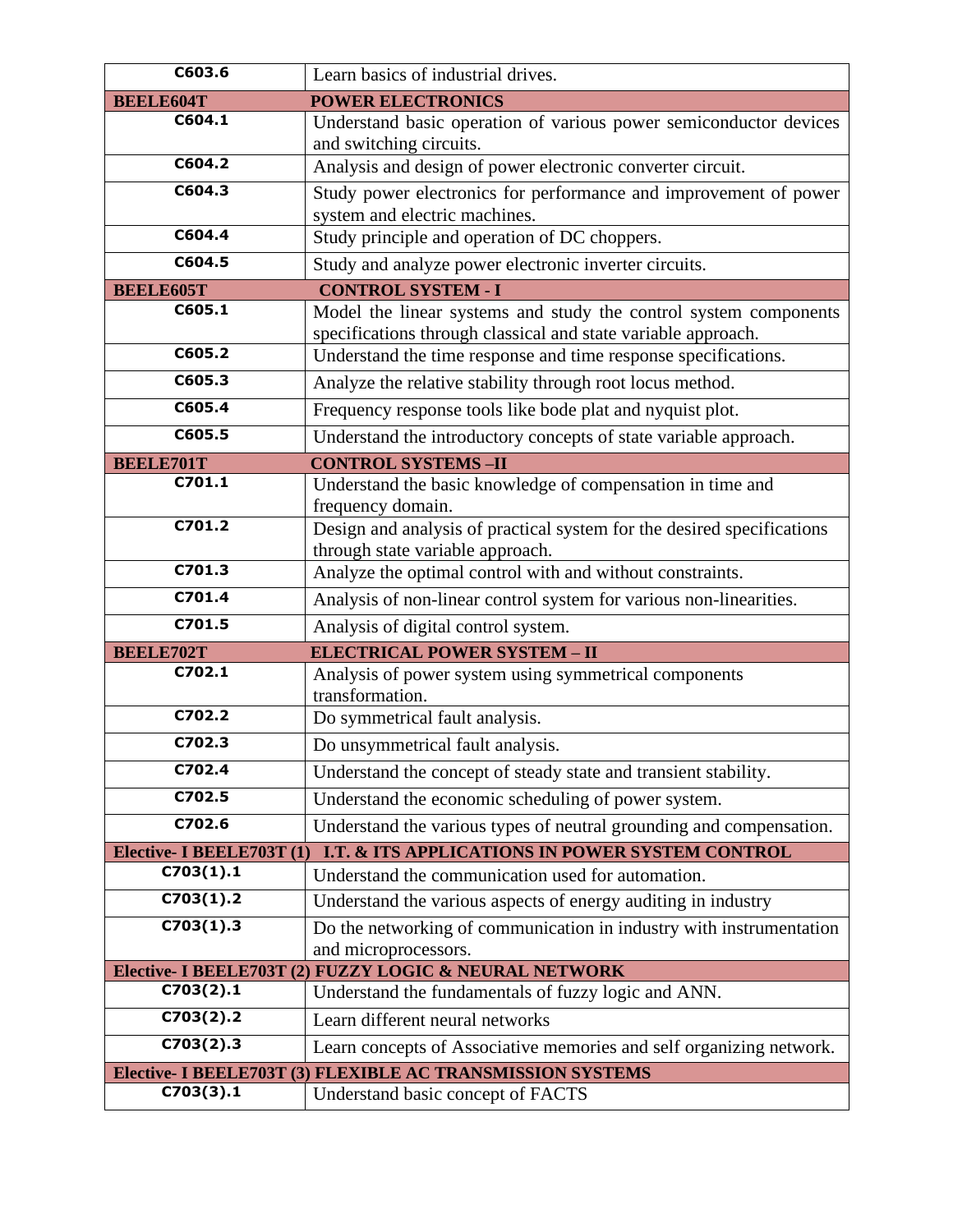| C703(3).2          | Understand voltage and current source converters for FACTS.                                                                         |
|--------------------|-------------------------------------------------------------------------------------------------------------------------------------|
| C703(3).3          | Understand basic knowledge of shunt compensator.                                                                                    |
| C703(3).4          | Understand basic knowledge of series compensator.                                                                                   |
| C703(3).5          | Understand static voltage and phase angle regulators.                                                                               |
| C703(3).6          | Understand basic knowledge of combined series and shunt                                                                             |
|                    | compensators.                                                                                                                       |
|                    | <b>Elective- I BEELE703T (4) ENERGY MANAGEMENT AND AUDIT</b>                                                                        |
| C703(4).1          | Know Present energy scenario with need of energy audit and energy<br>conservation.                                                  |
| C703(4).2          | Understand various aspects of energy audit and management.                                                                          |
| C703(4).3          | Understand and analyze material and energy balance and study co-                                                                    |
|                    | generation and waste heat recovery.                                                                                                 |
| C703(4).4          | Understand key factors of energy action planning, monitoring and                                                                    |
|                    | targeting.                                                                                                                          |
| C703(4).5          | Understand and incorporate electric and thermal energy management                                                                   |
| <b>BEELE 704 T</b> | in the industry.<br><b>HIGH VOLTAGE ENGINEERING</b>                                                                                 |
| C704.1             | Understand Breakdown mechanism in solid, liquid and gaseous                                                                         |
|                    | medium.                                                                                                                             |
| C704.2             | Understand Lightening and switching over-voltages and protection of                                                                 |
|                    | lines by lightening arrestors, ground wires and surge absorbers.                                                                    |
| C704.3             | Understand travelling waves and insulation co-ordination.                                                                           |
| C704.4             | Understand generation of high voltage and current by different                                                                      |
|                    | methods.                                                                                                                            |
| C704.5             | Understand measurement of high voltage and current by different                                                                     |
|                    | methods in laboratories.                                                                                                            |
| C704.6             | Do non destructive and high voltage testing of electrical apparatus by                                                              |
|                    | different techniques.                                                                                                               |
| C705.1             | <b>BEELE 705 T - ELECTRICAL INSTALLATION DESIGN</b>                                                                                 |
|                    | The students will understand concept of load forecasting, solve                                                                     |
| C705.2             | problems based on regression analysis.<br>The students will be able to draw single line diagram with                                |
|                    | specifications for electrical distribution network for residential and                                                              |
|                    | commercial installations and will able to draw single line diagrams                                                                 |
|                    | with specifications for distribution networks, motors and power                                                                     |
|                    | control centers for industrial installations and design reactive power                                                              |
|                    | compensation.                                                                                                                       |
| C705.3             | The students will be able to understand construction, types and                                                                     |
|                    | selection of PVC/XLPE cables and overhead conductors.                                                                               |
| C705.4             | Students shall be able to design 11KV and 33KV substations for                                                                      |
|                    | utility and industrial installations and specify the ratings and                                                                    |
|                    | specification of apparatus used and they will be able to understand<br>procedure for receipt, storage, testing and commissioning of |
|                    | transformers along with its accessories viz OTI, WTI, Silica gel                                                                    |
|                    | breather, MOG, buchholz relay etc                                                                                                   |
| C705.5             | Students will be able to determine fault level at various locations in                                                              |
|                    | radial networks and be able to find rating and location of series                                                                   |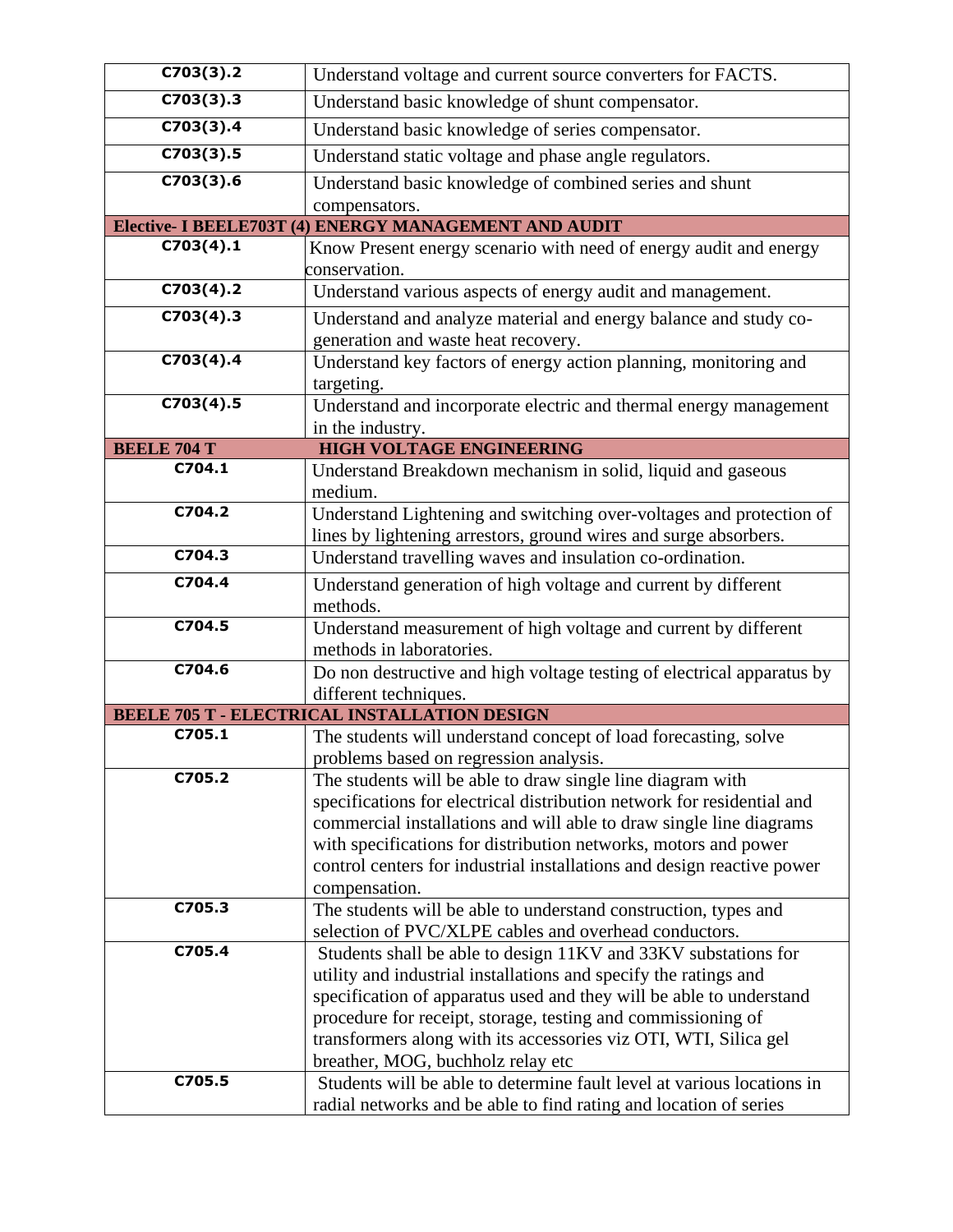|                                                            | reactor.                                                                                                           |
|------------------------------------------------------------|--------------------------------------------------------------------------------------------------------------------|
| C705.6                                                     | Students will understand the relevant provisions of IE rules for low,                                              |
|                                                            | medium and high voltage installations and will be able to understand                                               |
|                                                            | provisions for system and equipment earthing as per IS 3043                                                        |
| <b>BEELE706</b>                                            | P PROJECT SEMINAR                                                                                                  |
| C706.1                                                     | Do literature survey using library, internet, technical journals, product                                          |
| C706.2                                                     | catalog, datasheets etc for a defined area.                                                                        |
|                                                            | Understand & deliver the seminar topic.                                                                            |
| C706.3                                                     | To enhance the skills of self-study and lifelong learning.                                                         |
|                                                            | <b>ELECTIVE-II BEELE 801T (4) - EHV AC &amp; HVDC TRANSMISSION</b>                                                 |
| C801(4).1                                                  | Student will be able to demonstrate the knowledge of Power handling<br>capacity of different Transmission systems. |
| C801(4).2                                                  | Effect of Electrostatic and electromagnetic fields and corona due to<br>EHVAC lines.                               |
| C801(4).3                                                  | Voltage control and current control systems for power flow controls<br>in HVDC system.                             |
| C801(4).4                                                  | The knowledge of design parameters of AC filters as well as DC<br>filters and Reactive power compensation.         |
| C801(4).5                                                  | Overall knowledge about the HVDC system such as MTDC,                                                              |
|                                                            | protection and substation layout of HVDC power plant.                                                              |
|                                                            | ELECTIVE-III BEELE 802 T (3) -POWER SEMICONDUCTOR BASED DRIVES                                                     |
| C802(3).1                                                  | Understand dynamics of electrical drives.                                                                          |
| C802(3).2                                                  | Understand and analyze the motor drives using power electronics<br>devices.                                        |
| C802(3).3                                                  | Understand and analyze AC motor using power electronic devices.                                                    |
| C802(3).4                                                  | Study the special motors and energy conservation in electrical drives.                                             |
| C802(3).5                                                  | Understand the traction drives.                                                                                    |
|                                                            | ELECTIVE-III BEELE 802 T (4) ELECTRICAL DISTRIBUTION SYSTEM                                                        |
| C802(4).1                                                  | Student will able to calculate different distribution factors.                                                     |
| C802(4).2                                                  | Understand classification of load, types of load curves.                                                           |
| C802(4).3                                                  | Control of voltage and reactive power in distribution system.                                                      |
| C802(4).4                                                  | Understand distribution automation.                                                                                |
| C802(4).5                                                  | Understand distribution substation layout with associated equipments.                                              |
| <b>BEELE 803 T-SWITCH GEAR AND PROTECTION</b>              |                                                                                                                    |
| C803.1                                                     | Student has understood theory and application of main components                                                   |
|                                                            | used in power system protection.                                                                                   |
| C803.2                                                     | Protection systems used for electric machines, transformers, bus-bars,                                             |
| C803.3                                                     | transmission lines.                                                                                                |
|                                                            | Theory, construction and applications of main types of circuit<br>breakers.                                        |
| C803.4                                                     | Design the protection system needed for each main part of a power                                                  |
|                                                            | system.                                                                                                            |
| <b>BEELE 804 T - COMPUTER APPLICATIONS IN POWER SYSTEM</b> |                                                                                                                    |
| C804.1                                                     | Students will be able to determine bus Impedance & Admittance                                                      |
|                                                            | matrix by graphically, inspection and building algorithm.                                                          |